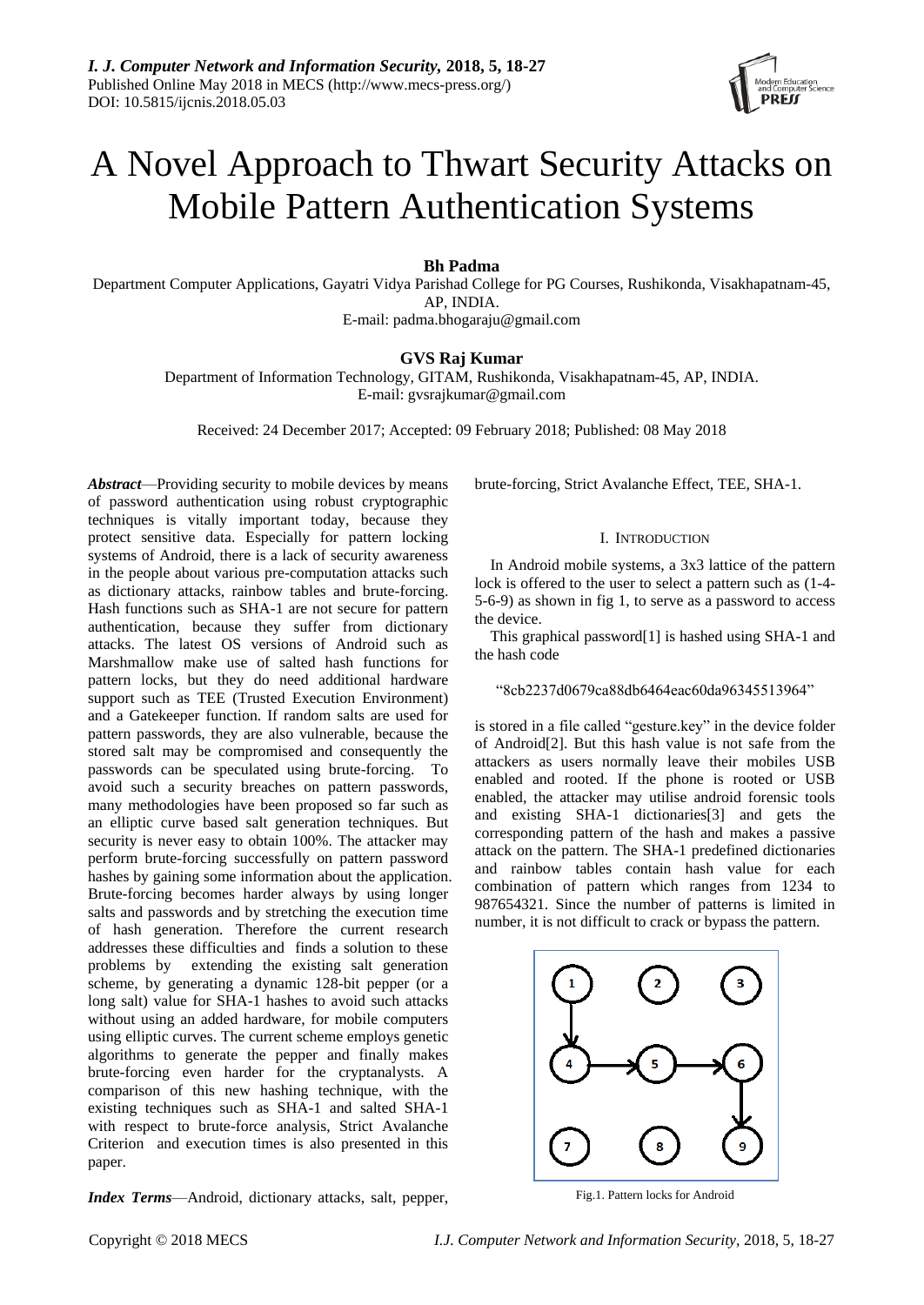After the user selects the pattern password, device hashes it with SHA-1 hash function and saves result into the password file. At any time when the user tries to unlock the device compares the stored SHA-1 hash with newly calculated hash value to give access or not. The problem with Android pattern locks is, it stores pattern lock data as an unsalted hash value. If we select a pattern 14569, this pattern is stored with a 20-byte SHA-1 hash. So the SHA-1 hash for 14569 is

"5be3abe776eaf5f251122aba6f291eb40b65aa3d"

which is stored in a file called gesture.key in /data/system folder in Android's internal memory of the device. Android patterns are not salted hashes. It is possible to crack SHA-1 hash in no time and reveal the original pattern using android gesture.key file. These attacks are possible when the mobiles devices are left either rooted or USB enabled. Since SHA-1 is a one-way encryption function, there is no reverse function to convert hash code to original message sequence. To restore the code, the attacker will need to generate a hash table of patterns with hashed strings. He can download the SHA-1 dictionaries[24] and without difficulty finds hash to recover the original pattern sequence. If you have full access to a mobile, you can just remove or replace the file containing the SHA-1 pattern password. An attacker uses forensic tools such as Andriller(shown in fig 2) to achieve the password using a dictionary that can be downloaded and using a forensic tool such as SqLite browser, the attacker can easily find the original pattern by running the query,

**"Select \* from Rainbow Table where hash = "6a062b9b3452e366407181a1bf92ea73e9ed4c48".**



Fig.2. Android Forensic Tools that Attack Passwords

Now after gaining the password he can keep on attempting passive attack on the device. But adding a salt value to the hash solves this problem. Salts always prevent dictionary attacks. Even after using salts the security is not ensured because salts are stored in the device databases, and if salt is hacked, the attacker can exercise brute-force[21] attack using the salt value to crack the password, and such forensic tools also are available widely.

After KitKat 4.4, Android brought some changes in the authentication systems, which contain salts for hashing particularly in Lollipop and Android latest (Marshmallow) versions. But salts will not solve the problem completely because we store them in database, if compromised the attacker may brute force the password using the salt value. Once the salt is compromised, because having 100% security for any security system is not achievable, the attacker finds some way to gain the salt value and he can still try the brute force attack, to gain the password. Many researches

In this paper we focus on how to get rid of precomputations on patterns. We need to have a solution to amend pattern authentication systems so that they can withstand to dictionaries. Here we made the representation of the pattern totally different from the existing one, and it alters from user to user depending on his identities. We have incorporated the application of elliptic curves in pattern representation. In the current research, we generate a dynamic pepper values for the hash to be stored in the databases, and as the pepper is dynamic in nature, they stretch the passwords and bruteforcing becomes impossible for opponents. Obviously peppers prevent dictionaries and rainbow tables.

In this work, we generate a dynamic pepper, which if added to pattern passwords, the patterns become resistant to dictionaries and rainbow tables and brute-forcing as this value is unknown. Elliptic curve [4] based cryptosystems provide more security with less amount of memory and hardware and key sizes, when compared to other cryptographic techniques, so elliptic curve cryptosystem may be accepted for mobile devices. Genetic algorithms[5] such as mutation and crossover[6] are used to generate the pepper value, which serves as improved encoding of data for pattern password hashes.

# II. RELATED WORKS

This research mainly concentrates on the solution to the pre-computations on the modern android pattern locks. As pattern locks are prone to dictionaries, rainbow tables and brute forcing, a more secured authentication system is needed to make them strong enough to withstand these attacks. A detailed study on the Android SHA-1 hashes, adding salts and peppers, elliptic curves and cryptography is made.

## *A. Salts and Peppers*

A salt is a randomly produced value generally stored in the database and is designed to make it impossible to utilize dictionaries to crack passwords. If each password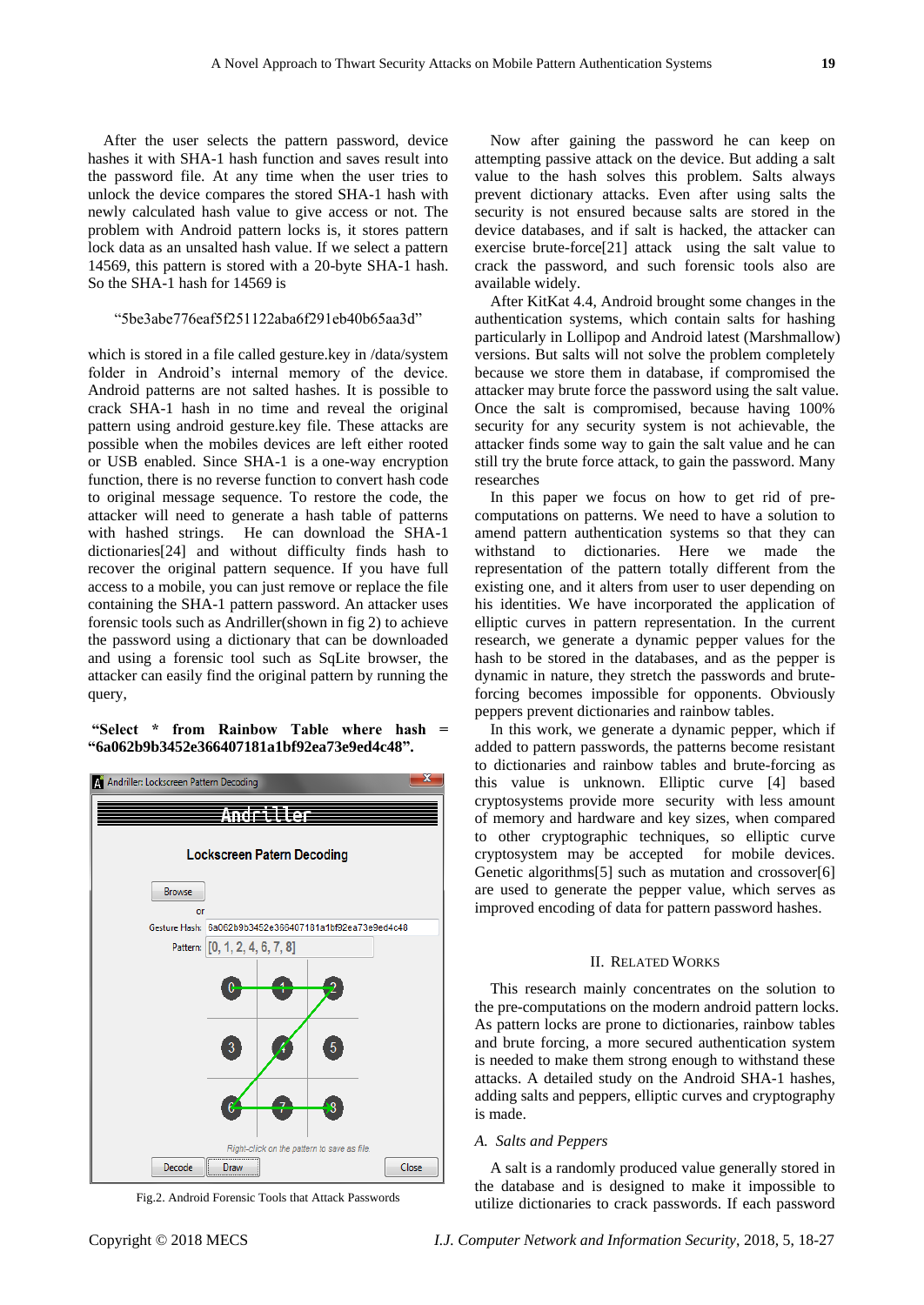has its own salt, they must all shall be brute-forced individually to crack them. However the salt is stored in the database along with the password hash. A pepper is an unknown salt value, usually hard-coded or generated in the application's source code, which is supposed to be secret. It is used so that a compromise of the database would not reason the entire application's password table to be brute-forceable. A pepper is a secret key. It is an unknown salt and is a random salt that you are not storing in the databases. The pepper is different for each user like a salt. It is not stored at all. Peppers and salts stretch the length of the passwords and consequently improve security with regard to brute-forcing. They also save passwords from rainbow tables and dictionaries.

## *B. Elliptic Curves*

Elliptical curve cryptography (ECC) is an asymmetric key encryption technique based on elliptic curves that can be used to produce faster, smaller, and efficient cryptographic keys. Secured keys created using ECC through the properties of the elliptic curve equation as a wonderful alternative of the traditional technique i.e. generating the product of very large prime numbers. The technology can be used in a combination with most public key encryption methods, such as RSA, and Diffie-Hellman Key Exchange.

According to some research ideas and researchers, ECC can provide a level of security with a 164-bit key that other systems require a 1,024-bit key to attain. Because ECC helps to set up equivalent security with lower computing power and battery resource usage, it is attracting the people widely to be best used for mobile applications.

An elliptic curve is a set of points described by the equation:  $y^2$  mod  $p=x^3+ax+b$  mod p where  $4a^3+27b^2 \neq 0$ . The fig 3 show such a curve where  $a=1$  and  $b=-2$ . Based on the values of a and b, elliptic curves may presume diverse shapes on the plane. A [point at infinity](https://en.wikipedia.org/wiki/Point_at_infinity) (also known as ideal point) is a part of the curve and is denoted by the symbol 0 (zero). The points on the curve form a group with point addition. Let  $P(x_1, y_1)$  and  $Q(x_2, y_2)$  be the points on the curve and  $(x_3, y_3)$  is sum of these two points, then the formulae for point addition (P+Q) and point doubling (2P) are shown in the equations (1-4).



Fig.3. Elliptic Curve

$$
m = (y_2 - y_1) / (x_2 - x_1)
$$
 if  $x_1 \neq x_2$ .

(1)

$$
m = (3x_1^2 + p)/2y_1 \quad \text{if } x_1 = x_2. \tag{2}
$$

$$
x_3 = m^2 - x_1 - x_2 \tag{3}
$$

$$
y_3 = - (y_1 + m (x_3 - x_1)). \tag{4}
$$

Given a point P and a scalar n, computing  $np = P + P + \ldots + P$  (n times) is called as scalar multiplication, and given points P and Q, finding n such that  $P=nQ$  is called discrete logarithm problem of elliptic curves which makes this cryptosystem strong.

#### *C. Koblitz's Encoding*

The main disadvantage with elliptic curve cryptography[7] is encrypting or hashing a plaintext is difficult. The text should be encoded to points on the curve before we apply any elliptic curve based techniques on it. Koblitz[8] proposed a technique to encode a character to a point on the curve like this: a supporting base parameter, k, is selected. For a single character, m, its x value is calculated by  $x = mk + 1$ .

If there exists a matching value of y on the curve, this (x, y) point on the curve is treated as the corresponding point to represent the message character m. Else, iteratively spot the value y by changing x from  $[(mk) + 2]$ to  $[(mk) + (k-1)]$ . If substituting  $x = [(mk) + (k-1)]$  also will not solve the problem, and there exists no y value, then increment the base parameter, k, by 1 until we solve it for y. For decoding consider each point  $(x,y)$  and place m to be the greatest integer less than (x-1)/k. Then the point (x,y) translates as the symbol m. Koblitz's technique is most efficient and very frequently used technique to map the text to points of the curve. We can directly map a character to a point on the curve as a oneto-one mapping technique, but this method is not much secured.



Fig.4. Representing Pattern using Elliptic Curve Points

### III. EXISTING SYSTEM (SALTED SHA-1)

The existing system dynamically generates a salt[18] value based on user's Device-Id and Gmail-Id. This salt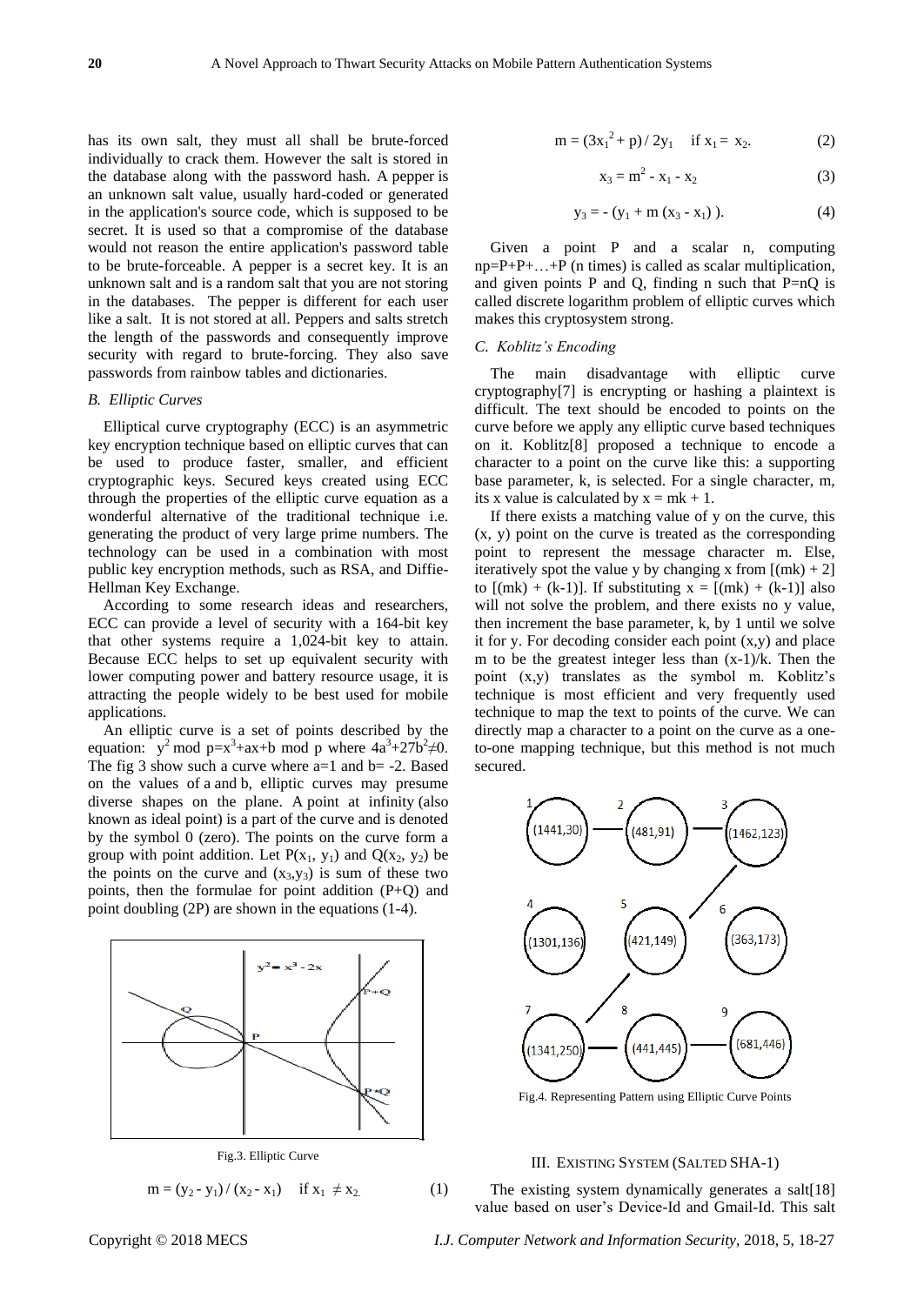is not needed to be stored in the system's directory, and thus eliminates brute-forcing and other re-computation attacks such as dictionaries and rainbow tables as well. The salt value is distinctive to each password. So a more protected password storing technique can be achieved. A salted hash has an advantage that even though the hash is cracked you cannot get the password.

- **Step 1:** Represent the pattern using points on the elliptic curves shown in fig 4(the process is clearly given in the proposed system).
- **Step 2:** Generate an integer n by performing series of XOR operations on the character of the Device-Id.
- **Step 3:** Choose a user pattern p to authenticate.
- **Step 4:** Now all the points on this chosen pattern are multiplied by n using Scalar Multiplication[12] giving different points on the same curve.
- **Step 5:** Now concatenate these points after converting them into hexadecimals to represent to a message.
- **Step 6:** Break this message into two halves and XOR with each other.
- **Step 7:** Perform step 2 twice to produce an intermediate message m.
- **Step 8:** To make this message a 64-bit value, reverse the two halves and concatenate them to pad the string.
- **Step 9:** Mark this message as a Salt value for SHA-1.
- **Step 10:** Concatenate the salt with the original pattern selection i.e. P.
- **Step 11:** Generate SHA-1 hash of this message.
- **Step 12:** Store this hash value in the device root directory to authenticate the user.

For example, the salt generated using the above algorithm having elliptic curve parameters as  $a=9$ ,  $b=7$ , p=2011 and Device id= "20013fea6bvv820c" Gmail-Id is ["account\\_name@gmail.com"](mailto:account_name@gmail.com).

Then the salt generated by using above algorithm for a pattern is 7-4-1-5-9-6-3 is '0260641073426714' and finally the SHA-1 hash produced for

## 0260641073426714:7415963 is

#### '6ab60a0bd7369ca825655da7471147e700be242a'

which is stored in the in gesture.key file in device folder in Android root. As salt is added this scheme prevents the password from dictionaries and rainbow tables, as bruteforcing is also becomes harder as well.

## IV. FOCUS OF THE WORK

Brute-forcing is the finest password cracking methods. The success of this attack depends on several factors. However, factors that affect are password length and combination of characters. This is why forensic experts always talk about strong passwords; they generally suggest users to have longer passwords. It does not make brute-force unfeasible but it makes brute-force more difficult and makes it needs a longer time to reach the password by brute-forcing. All hash cracking algorithms utilise the brute-force to hit and try. This attack is best when attackers try it offline.

## *A. Problems with Shorter Salts*

We have already seen that salts will stretch the password length and prevent dictionaries and make bruteforcing harder. If the salt is too short, an attacker can create a lookup table for every possible salt. To make it impractical for an attacker to create a lookup table for each and every possible salt, the salt must be longer. A good rule of thumb is to create a salt that is the same size as the output of the hash function. For example, the output of SHA-1 is 160 bits, so the salt should be at least 20 random bytes. Moreover, there are many popular tools for brute-forcing are available in the market

GPU (Graphical Processing Units) can be best used in brute force attacks. GPUs are very good in performing parallelising mathematical operations, which is the basis of both cryptography and computer graphics. As GPUs perform massively parallel computations, they are good for brute-force attacks. Therefore our motivation in this paper by modifying the current system is to generate a pepper or a longer salt so that brute-forcing attack may become more and harder for the cryptanalyst to crack the passwords. The current system shows a better improvement regarding brute-force security for pattern passwords as compared to the existing system.

## V. PROPOSED SYSTEM

The proposed algorithm Peppered SHA-1) is different from existing algorithm by generating a pepper values to be prepended or appended to the pattern password[9] to generate a hash. This process utilises elliptic curves[10] to generate the grid and to represent the grid points. The steps of this algorithm are described below with the help of a flowchart in figure 5.

*Step 1:* Select Android-Id and Gmail-Id of the user.

For example, Device-Id = "67fda43cc1010bca", Gmail-Id = "accountname@gmail.com".

- **Step 2:** Concatenate the user's Gmail-Id and Android-Id giving a long string STR.
	- In the current example, it is

"67fda43cc1010bcaaccountname@gmail.com"

*Step 3:* Now select elliptic curve parameters to generate the grid.

Let's suppose a= 9; b=7; p=2011; The elliptic curve equation is

$$
y2 (mod 2011) = x3+9x + 7 (mod 2011).
$$
 (5)

Copyright © 2018 MECS *I.J. Computer Network and Information Security*, 2018, 5, 18-27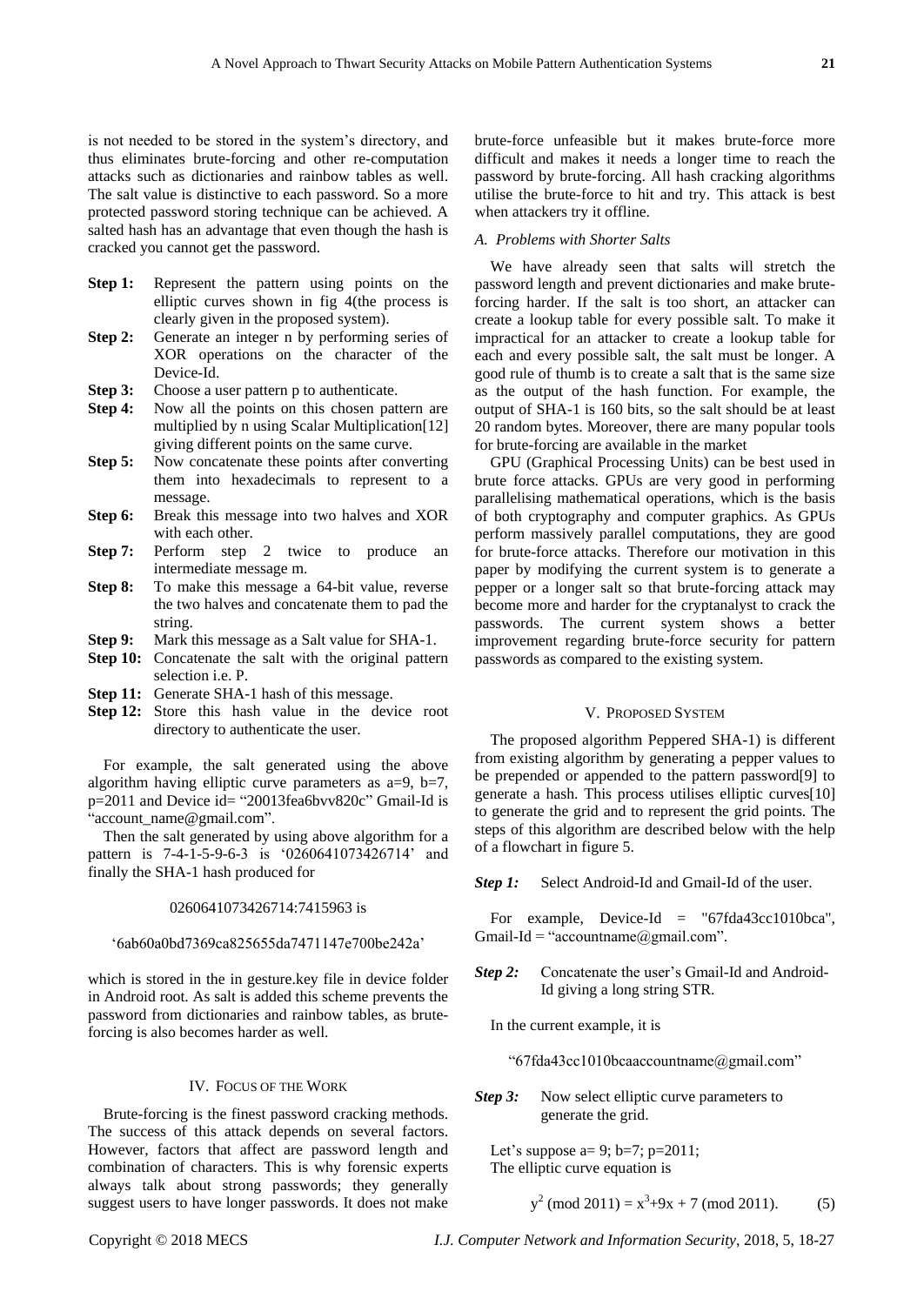

Fig.5. Flowchart of Salt and Pepper Dynamic Generation Scheme

*Step 4:* Now represent all the characters in the above string STR, with a point on the curve of equation(5) using Koblitz's Encoding.

|  | Table 1. Representation of Characters of the String using Elliptic Curve |        |  |  |  |
|--|--------------------------------------------------------------------------|--------|--|--|--|
|  |                                                                          | Points |  |  |  |

| $6 \rightarrow (481,91)$    | $7 \rightarrow (502,661)$     | $f \rightarrow 1441,30$      |
|-----------------------------|-------------------------------|------------------------------|
| $d \rightarrow (1401,672)$  | $a \rightarrow (1341,250)$    | $4 \rightarrow (441, 445)$   |
| $3 \rightarrow (429, 149)$  | $c \rightarrow (1382, 758)$   | $c \rightarrow (1382, 758)$  |
| $1 \rightarrow (381, 554)$  | $0 \rightarrow (363,173)$     | $1 \rightarrow (381, 554)$   |
| $0 \rightarrow (381, 554)$  | $b \rightarrow (363,173)$     | $c \rightarrow (1382, 758)$  |
| $a \rightarrow (1341,250)$  | $a \rightarrow (1341,250)$    | $c \rightarrow (1382, 758)$  |
| $c \rightarrow (1382, 758)$ | $_0 \rightarrow (1624, 862)$  | $u \rightarrow (1741,16)$    |
| $n \rightarrow (1603,905)$  | $t \rightarrow (1721, 195)$   | $n \rightarrow (1603,905)$   |
| $a \rightarrow (1341,250)$  | $m \rightarrow (1587, 865)$   | $e \rightarrow (1421,830)$   |
| @→ (681,446)                | $\rightarrow$ (1462,123)<br>g | $m \rightarrow (1587, 865)$  |
| $a \rightarrow (1341,250)$  | $i \rightarrow (1502, 557)$   | $1 \rightarrow (1561, 975)$  |
| $\rightarrow$ (321,525)     | $c \rightarrow (1382, 758)$   | $_0 \rightarrow (1624, 862)$ |
| $m \rightarrow (1587, 865)$ |                               |                              |

*Step 5:* Randomly select 9 unique points from the above using any criteria. Here we sorted the points in ascending order according to ycoordinate and selected the first 9 unique

points. So, we get (1741,16) (1441,30) (481,91) (1462,123) (421,149) (363,173) (1721,195) (1341,250) (441,445)

- **Step 6:** Now the pattern grid is represented using the selected points. Let us say, points and the pattern selected by user is "123569" which shown in fig 6.
- *Step 7:* Now select the points for the input pattern '12345'. We get the points (1741,16), (1441,30), (481,91), (421,149), (363,173), (441,445) to represent the pattern "123569".
- *Step 8:* Now derive an integer value from the Device-Id by performing a series of Exclusive-OR operations after converting each character to corresponding ASCII value We get 54  $\oplus$  55  $\oplus$  $102 \oplus 100 \oplus 97 \oplus 52 \oplus 51 \oplus 99 \oplus 99 \oplus 49$  $\oplus$  48  $\oplus$  49  $\oplus$  48  $\oplus$  98  $\oplus$  99  $\oplus$  97 = 5.
- *Step 9:* Now perform a scalar multiplication of the selected pattern points with the integer derived using Device-Id. We get different points on the curve to represent the pattern password. Here by performing the following scalar multiplication[11] operations.

 $5(1741,16) = (1349,1265)$ 

 $5(1441,30) = (1792,1884)$ 

 $5(481,91) = (1217,1022)$ 

 $5(421,149) = (1171,281)$ 

 $5(363,173) = (1671,1250)$ 

 $5(441, 445) = (457, 931)$ 



Fig.6. Pattern representation of 1-2-3-5-6-9

*Step 10:* Represent the pattern input using the points we have got after scalar multiplication and concatenate them after converting to hexadecimal. So the hexadecimal points (545,4F1), (700,75C), (4C1,3FE), (493,119), (687,4E2), (1C9,3A3) are concatenated and produce a string:

'5454F170075C4C13FE4931196874E21C93A3'.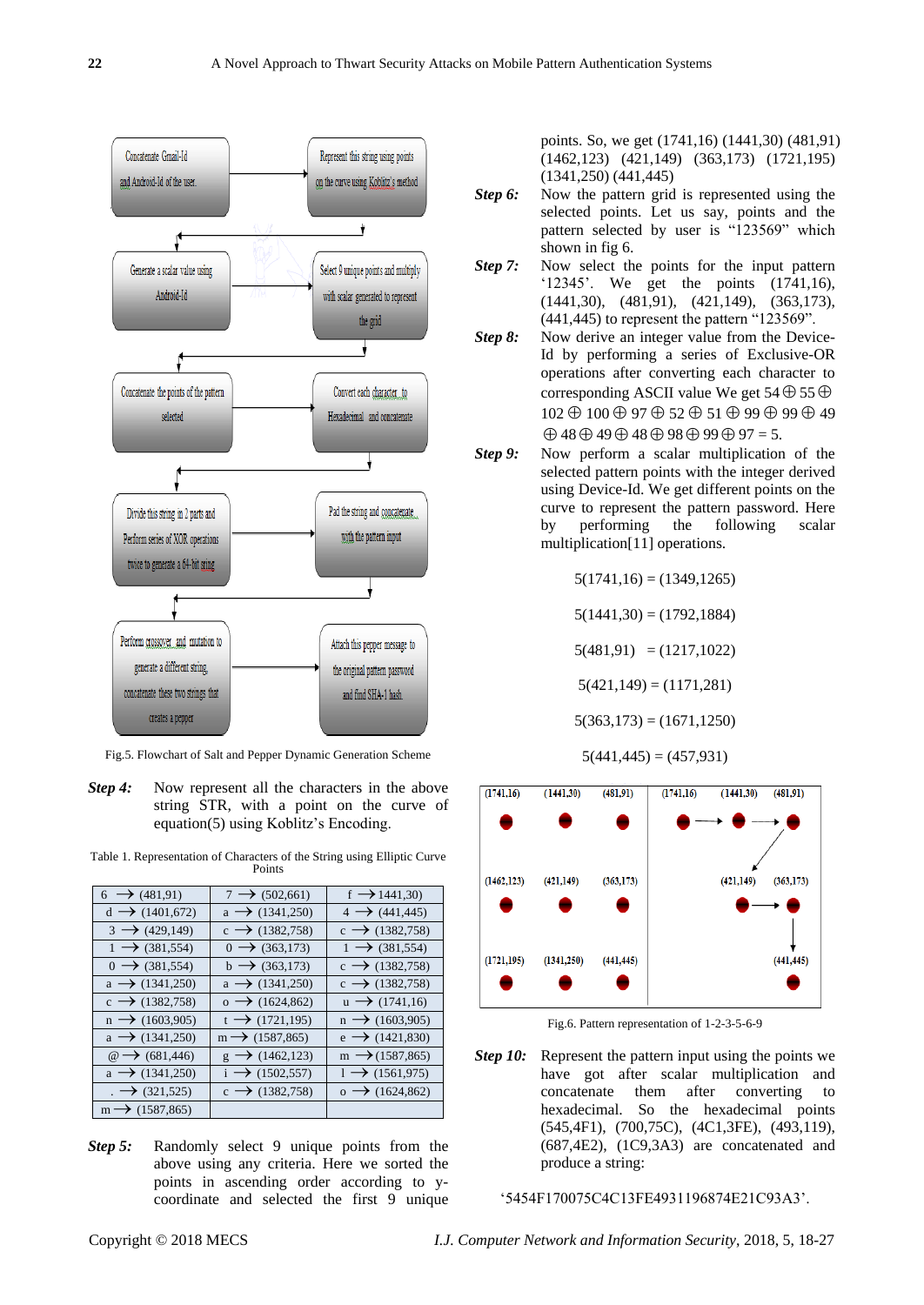**Step 11:** Now break this string into 2 halves and perform Exclusive-OR operation with each other. and repeat this twice to finally get a string.

# 5454F170075C4C13FE 4931196874E21C93A3 = 1D65778187370715080776.

The above string is again divided into two halves: (pad with 1's if string length is odd)

# 1D657781873 0715080776 = 674142701F05.

- *Step 12:* To make this string a 64-bit value, we need to pad this string. For that we break the string into 2 halves, reverse them separately, we get 241476, 50F107. By concatenating these two strings, we get 24147650F107. Add this string to the string derived in Step 11, and take the first 16 bits to represent the final dynamic message. After choosing the first 16-bits of 674142701F0524147650F107, we get String-1  $=$  "674142701F052414".
- *Step 13:* Generate a second dynamic message string applying genetic crossover and mutation [12] on the string we have got in Step 12. The string we got in Step 12 is '674142701F0524147650F107'. Now make this string into 2 halves and perform 1-point crossover.

## **Crossover:**

Perform 1-point crossover:



The string we get after crossover is-> 67414250F107701F05241476.

### **Complementary Mutation:**

Perform complementary mutation[13] by converting this string to binary and invert them for complementary mutation and again convert the binary string to hexa decimal we get a string,

## '98BEBDAFCEF88FECFADBEB89'.

Now take the 16-bit bit pepper from the above string as "98BEBDAFCEF88FEC".

So String-2 = "98BEBDAFCEF88FEC".

- *Step 14:* Now concatenate the above two strings to generate a dynamic pepper of 128-bits.
- *Step 15:* Pepper = String-1 + String 2

= "674142701F052414 98BEBDAFCEF88FEC "

SHA-1[PEPPER: PASSWORD] gives the final hash. The pattern input is: 123569. Now the peppered input is 674142701F05241498BEBDAFCEF88FEC:123569.Calc ulate SHA-1 hash of

## "**674142701F05241498BEBDAFCEF88FEC:123569**"

is

## "**D109611DC681E8CB393E31EE0804246172429C2F**",

is stored in device database. This salt and pepper always prevent the pattern passwords[14] from pre-computations such as dictionaries, rainbow tables and brute-forcing.

### VI. BRUTE-FORCE SECURITY ANALYSIS

In this paper, we are presenting a scheme for pattern passwords to prevent dictionary attacks and brute-forcing. Assailants can extract the hash value from the device database and experiment offline brute-force attack to guess the pattern. But here a pepper is dynamically generated and this dynamic pepper (long salt) of 128-bits makes the system stronger to withstand to precomputations. Here we can see the effect of prepending the pepper value as they increase the brute-force search space and consequently increases the effort needed by the attackers to crack the passwords compared to the existing method i.e. Salted SHA-1. There are nearly 4 lakhs combinations for the pattern locks which can be selected by users.



Fig.7. Brute-force Search Space Comparison of the Current System and Proposed System

As we can observe in the above graph in fig 7, the brute-force search space for the proposed scheme is increased by  $2^{64}$  times that of the existing system. This shows the proposed enhances security with respect to brute-forcing.

# VII. EXPERIMENTAL RESULTS AND PERFORMANCE EVALUATION

The performance the proposed scheme i.e. pattern

Copyright © 2018 MECS *I.J. Computer Network and Information Security*, 2018, 5, 18-27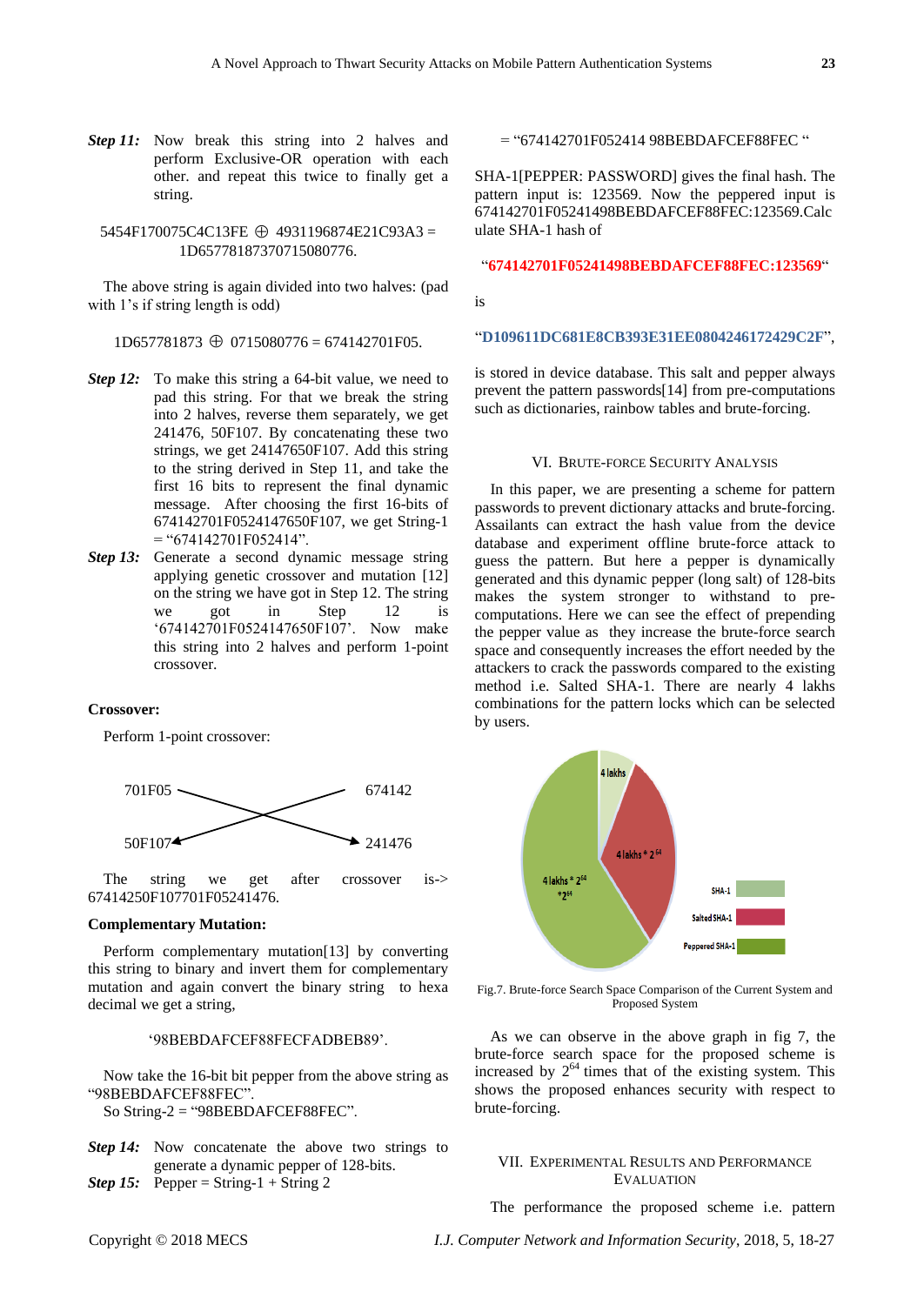authentication[15] using Peppered-SHA-1 can be estimated using any criteria of hash[17] algorithms like collisions and hashing time and avalanche effect. Here as it is not practical to estimate the number of collisions of the proposed scheme as they are nearly 4 lakhs of combinations of pattern passwords for a 3X3 grid. So, we have tested the performance of the system with respect to time complexities and avalanche effect and search space for brute-forcing. Avalanche Criterion in cryptography refers to one of the significant properties of cryptographic hash functions. The avalanche effect is fulfilled if, the output changes considerably as a result of a slight change in input. Here the experimental results and comparison of the existing system and proposed system for pattern passwords is presented.

## *A. Strict Avalanche Effect*

Strict avalanche Effect is a formalization of the avalanche effect The Strict Avalanche Criterion (SAC) is a property that satisfies the following criteria of the hash functions[16], "if, whenever a single input bit is complemented, every output bit should change with a probability of one half." SHA-1[23] exhibits Strict Avalanche Criterion. Here, as the input of the pattern is and peppered, after the modifying the initial input data for hashing, we can test the diversions in avalanche effect of the current scheme. We have tested the SAC for the existing systems SHA-1, Salted SHA-1, and the proposed scheme Peppered SHA-1 on a computer with 4GB RAM, i3 Intel core processor, 1.90 GHz processor and a 64-bit OS. We have taken the results and calculated the SAC for these schemes, by taking 100 pairs of input plaintext messages.

We have observed the Avalanche Effect by collecting casual input pattern pairs of 4-point, 5-point, 6-point, 7 point and 8-point patterns respectively, where the inputs vary in one single bit. We have plotted the graphs for all the above combinations of patterns to observe the avalanche criterion of the proposed system and current system.

The following figures 8-12 show the SAC between the proposed and current schemes. We took the pattern number on x-axis and Avalanche Effect of that input pattern on y-axis.



Fig.8. 4-point Pattern SAC





Fig.10. 6-point Pattern SAC







Fig.12. 8-point Pattern SAC

Table 2. Average SAC Statistics of Different Patterns

| <b>SAC</b>               | 4-dot | 5-dot | 6-dot | 7-dot | 8-dot | AVG   |
|--------------------------|-------|-------|-------|-------|-------|-------|
| $SHA-1$                  | 50.18 | 49.5  | 49.6  | 51.75 | 51.6  | 50.52 |
| <b>Salted</b><br>$SHA-1$ | 49.2  | 50.64 | 49.06 | 50    | 48.87 | 49.55 |
| Peppered<br>$SHA-1$      | 49.95 | 49.66 | 50.25 | 46.6  | 50.5  | 49.39 |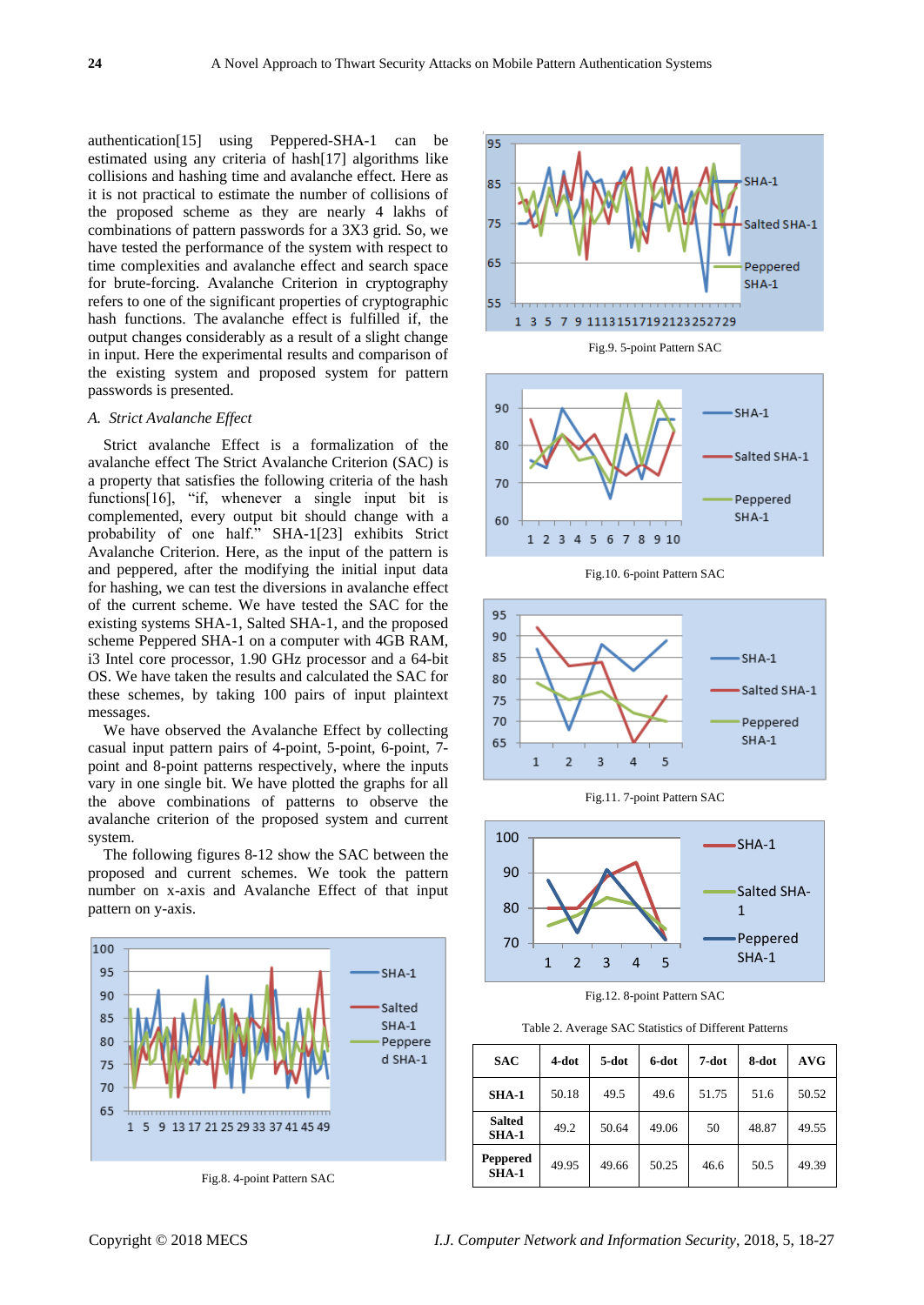The results prove that the time complexities are getting increased more than twice that of the current system as shown in table 2. These observations are taken with a computer system with 4GB RAM, i3 Intel core processor, 1.90 GHz processor and a 64-bit Operating System. The above graphs reveal the performance of the proposed scheme with respect to SAC as compared to SHA-1 and the Salted SHA-1 schemes, for various sizes of the pattern. We can also observe the overall SAC for various pattern sizes as given in the table-2 and figure 13.



Fig.13. Average SAC of the 3 Methods

Figure 13 shows the presentation of Strict Avalanche Effect of the three methods. From the results obtained, we can deduce that the proposed method i.e. Peppered SHA-1 exhibits the SAC irrespective of the pattern sizes as like SHA-1 and Salted-SHA-1.

# *B. Time Complexities*

The time complexity of an algorithm measures the amount of time taken by an algorithm to run as a function of the size of the input. We always need efficient algorithms as processor time is expensive. Computation has no use if it takes exceedingly long time to solve a problem.

But slow hash functions do have some advantages if they run in less amount of time. Brute-forcing consumes much time for slow hash functions. So we have calculated the time complexity of the proposed algorithm to test the performance. Figures 14 and table 3 show the average running times for the hash generation of the current and proposed systems for various pattern sizes after results are observed after execution.

Table 3. Average Execution Times of the 3 Methods

| <b>CPU Time</b><br>in millisecs | 4-dot | 5-dot | 6-dot | 7-dot | 8-dot |  |
|---------------------------------|-------|-------|-------|-------|-------|--|
| $SHA-1$                         | 8     | 7.5   | 8     | 8     | 7.5   |  |
| <b>Salted</b><br>$SHA-1$        | 21    | 21    | 21    | 24    | 23.5  |  |
| Peppered<br>$SHA-1$             | 24    | 23.5  | 24    | 23.5  | 23.5  |  |



Fig.14. Average Execution Times in Milliseconds

We can observe from the above graph that the time complexity of the proposed system is increased as this scheme is an extension of the SHA-1 algorithm. The results prove that the time complexities are getting increased more than twice that of the original system i.e SHA-1. But there is no much difference between the CPU times of the salted SHA-1 and peppered SHa-1 systems. These observations are taken with a computer system with 4GB RAM, i3 Intel core processor, 1.90 GHz processor and a 64-bit Operating System. Here the scalar multiplication algorithm, crossover and mutation algorithms take additional amount of CPU time. There are always security and time efficiency trade-offs for any cryptography algorithm, but here we provided security to the existing hash generation system of pattern authentication[22] schemes at the cost of increasing the time complexity for generating the hash value. However a slow hash functions increases security against bruteforcing.

## VIII. CONCLUSON

Security and usability are treated as the most important factors of the system design that augment the user responsiveness of the system. Android mobile requires high user friendliness. Because of several attacks on android mobiles have increased in present times, highly sheltered authentication techniques have become essential. There is no much difficulty in hacking or

bypassing the pattern authentication schemes for Android mobile users, the only real obstacle is that we can make it not practical to directly access the " /data/system/ folder " and gesture.key file except when we are dealing with a USB enabled or a rooted device. We need new security approaches that keep away from undesired taps on the mobiles and presents better authorization schemes than the existing one with respect to rainbow and dictionary attacks. Further security enhancement of these security schemes is very much crucial to withstand to the pre-computation security threats. When hashing passwords, the two most momentous considerations are the computational cost and security measure. The more computationally costly the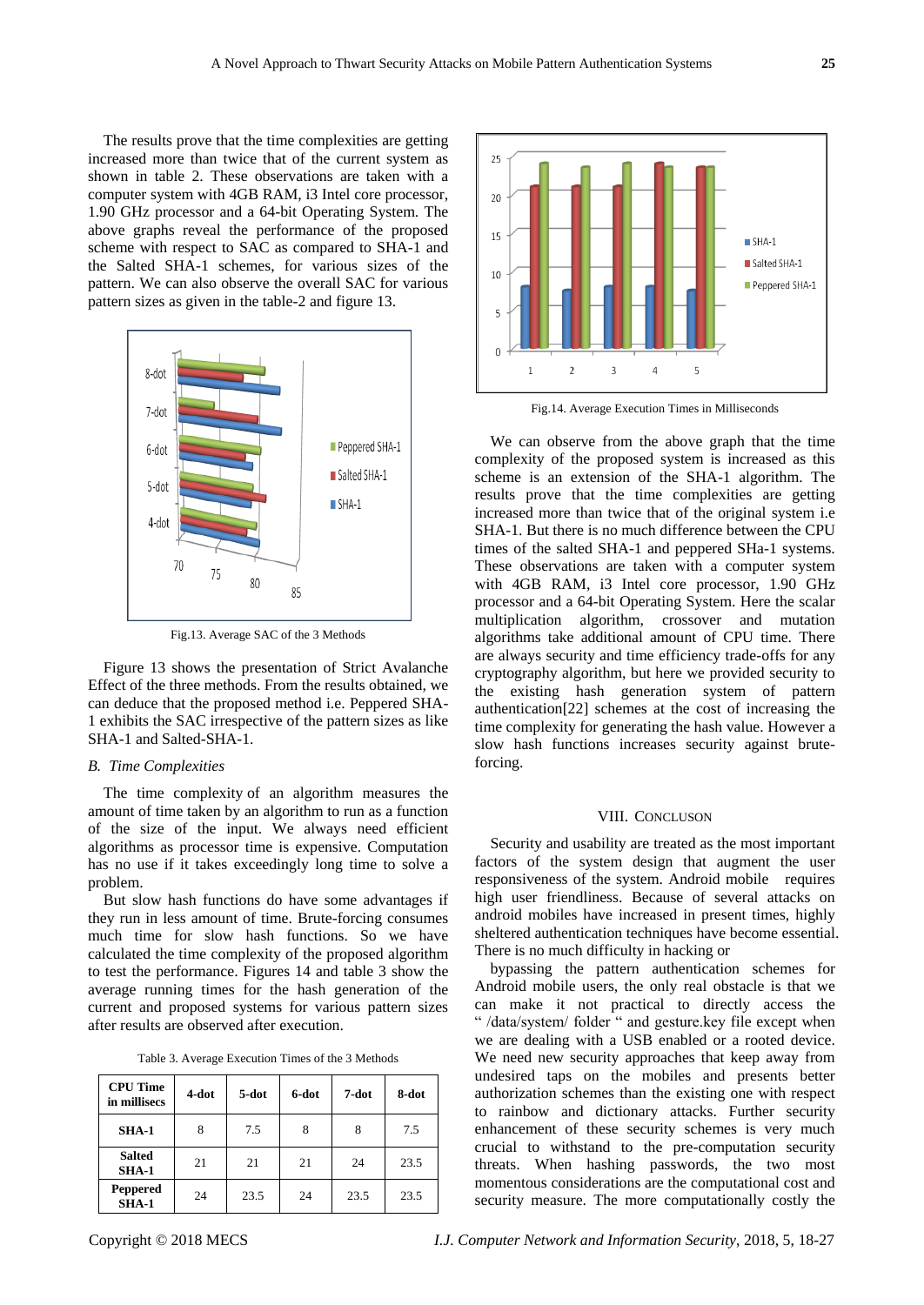hashing algorithms, the longer it will take to brute- force its value. We already knew that there is a salted SHA-1 scheme that generates a dynamic salt value to prevent these attacks. But still we need to improve the salt sizes so that brute-forcing becomes much more difficult. In this work we have improved the existing salted SHA-1 method and enhanced this scheme to generate a dynamic longer salt or a pepper that can be attached to the original passwords to become strong against pre-computation attacks. As the grid is dynamically generated using elliptic curve points based on user identities such as Device-Id and Gmail-Id, passwords and hashes become unique for each user.

Here we introduced a dynamic genetic pepper value for mobile pattern authentication systems based on Genetic Algorithms, as GA can keep the strength of the algorithm and serves as second level protection. The present study introduces a dynamic pepper generation algorithm that generates a hash which is unique to the user, because it is designed based on user's identities for Android[19] patterns systems. We proposed a modified approach to generate the salt and pepper for SHA-1 hashes based on elliptic curves[25]. This improves the strength of this algorithm as elliptic curve discrete logarithms make the system strong and secured.

The pepper is dynamically generated, it is not subjected to brute-forcing using dictionaries. As peppers are prepended to passwords, the dictionary and rainbow table attacks are not possible as well. As pepper is added to passwords which are longer than salt and stretched the password length, the scheme becomes more tolerant to brute-forcing. So this algorithm enhances the quality, efficiency and effectiveness of the existing technique being used for the pattern passwords.

With the experimental results, it proves that the existing system follows Strict Avalanche Criterion (SAC), and time complexities of the proposed technique show that the new algorithm that generates pepper dynamically involves more time because it is an extension of the original algorithm. The proposed scheme is more secured because it involves elliptic curve arithmetic and discrete logarithms[20].

#### **REFERENCES**

- [1] Haichang Gao, Wei Jia, Fei Ye and Licheng Ma, "A Survey on the Use of Graphical Passwords in Security", JOURNAL OF SOFTWARE, VOL. 8, NO. 7, JULY 2013.
- [2] Bh.Padma, GVS Raj Kumar, "A Review on Android Authentication system vulnerabilities", International Journal of Modern Trends in Engineering and Research(IJMTER), volume 3, Issue 8, 2016 pp 118-123, ISSN: 2349.
- [3] Sukhchain Singh,Amith Gover "Study and Analysis of Dictionary attack and Throughput in WEP for CRC-32 and SHA-1" , International Journal of Computer Applications (0975 – 8887) Volume 96– No.17, June 2014.
- [4] Bh Padma, "Efficient Computation of Point Multiplication in the Implementation of Elliptic Curve Cryptograph" E - Commerce for Future &Trends,STM Journals, Jan-April, 2014,Volume 1 , Issue 1.
- [5] Dr. D. Singh,P.Rani, Dr. R. Kumar ,"To design a GA for

cryptography to enhance the security" ,International Journal of computer Applications, issue 2 April 2013.

- [6] Noor HasnahMoin, Ong Chung Sin, and Mohd Omar, "Hybrid Genetic Algorithm with Multiparents Crossover for Job Shop Scheduling Problems", Mathematical Problems in Engineering, Hindawi Publishing corporation, Volume 2015, Article ID 210680, http://dx.doi.org/10.1155/2015/210680.
- [7] I.F. Blake, G. Seroussi, and N. P. Smart," Elliptic Curves in Cryptography",Number 256 in London Mathematical Society Lecture Note Series, Cambridge University Press, 1999.
- [8] Bh.Padma, "Encoding and Decoding of a message in the implementation of Elliptic curve Cryptography using Koblitz Method", International Journal On Computer Science and Engineering (IJCSE), volume-2 issue:5, 2010 pp 1904-1907, ISSN: 0975- 3397.
- [9] Bh Padma,GVS Raj Kumar, ["Design and Analysis of An](http://www.ripublication.com/ijaer16/ijaerv11n4_34.pdf)  [Enhanced SHA-1 Hash Generation Scheme for Android](http://www.ripublication.com/ijaer16/ijaerv11n4_34.pdf)  [Mobile Computers"](http://www.ripublication.com/ijaer16/ijaerv11n4_34.pdf), International Journal of Applied Engineering Research(IJAER), volume 11,Number 4, 2016, pp 2359-2363,ISSN: 0973-9769.
- [10] I.F.Blake G. Seroussi, and N. P. Smart,"Advances in Elliptic Curve Cryptography". Number 317 in London Mathematical Society Lecture Note Series, Cambridge University Press, 2005.
- [11] Kefa Rabah,"Theory and Implementation of Elliptic Curve Cryptography", Journal of Applied Sciences 5(4):604-633, 2005, ISSN: 1812-5654.
- [12] Ajay Shrestha and Ausif Mahmood, "Improving Genetic Algorithm with Fine-Tuned Crossover and Scaled Architecture", Journal of Mathematics, Volume 2016 (2016), Article ID 4015845.
- [13] S Jawaid, Adeeba Jamal2014.,"Generating the best fit key in cryptography using GA", International Journal of Computer Applications (IJCA),0975-8887,volume 98, no 20, July 2014.
- [14] Adarsh Singh et al, "Implementation of Color based Android Shuffling Pattern Lock" IJCSMC, Vol. 5, Issue. 3, March 2016, pg.357 –362.
- [15] Lashkari, A.H., et al., Shoulder Surfing attack in graphical password authentication. International Journal of Computer Science and Information Security, 2009. 6(9).
- [16] Harshvardhan Tiwari and Dr. Krishna Asawa "A Secure Hash Function MD-192 with Modified Message Expansion", (IJCSIS) International Journal of Computer Science and Information Security, Vol. VII, No. II, FEB 2010.
- [17] L.Thulasimani and M.Madheswaran, "Security and Robustness Enhancement of Existing Hash Algorithm", Proc of IEEE International Conference on Signal Processing Systems, 15-17 May, 2009.
- [18] Padma, Bh. And Raj Kumar, G.V.S. (2017), Dynamic salt generation for mobile data security using elliptic curves against precomputation attacks, Int.J. Image Mining (Inderscience Publishers), Vol. 2, Nos. 3/4, pp.179–194.
- [19] Android Explorations, Password Storage in Android M", http://nelenkov.blogspot.in/2015/06/password-storage-inandroid-m.html.
- [20] Michael Brown, Darrel Hankerson, Julio Lopez, and Alfred Menezes, "Software Implementation of the NIST Elliptic Curves over Prime Fields", D. Naccache, editor, Topics in Cryptology CT-RSA 2001, vol. 2020 of Lecture Notes in Computer Science, pp. 250-265. Springer-Verlag, 2001.
- [21] Mohammad Reza. Hasani Ahangar, Mohammad Reza. Esmaeili Taba, Arash.Ghafouri, "On a Novel Grid